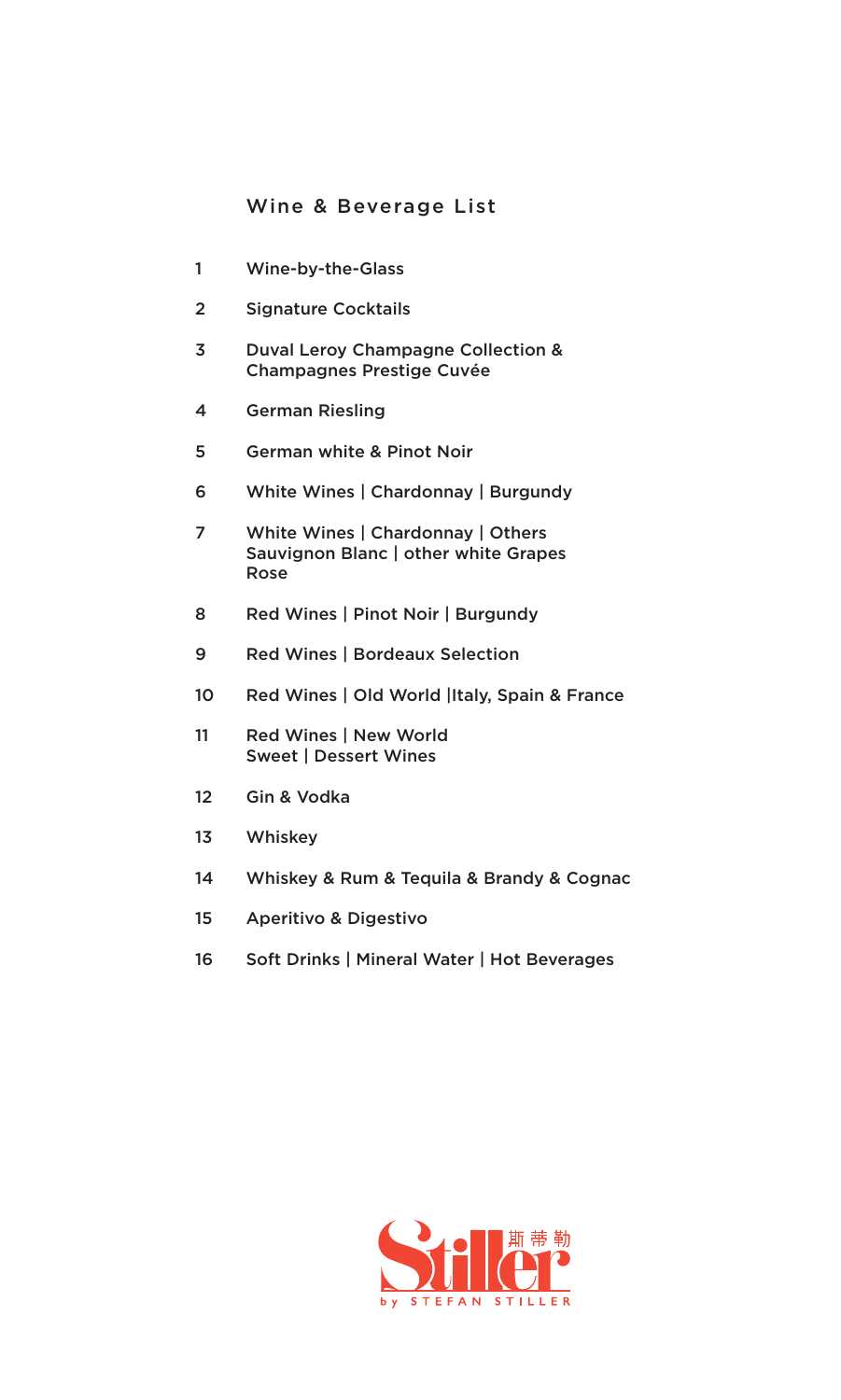#### Our Wine by-the-Glass Premium Wines served with 'Coravin' System

|      | <b>Champagne Duval-Leroy</b>                                                |                 | <b>Bottle</b> |
|------|-----------------------------------------------------------------------------|-----------------|---------------|
|      | <b>Brut</b>                                                                 | 120             | 580           |
|      |                                                                             |                 |               |
|      | <b>WHITE</b>                                                                |                 |               |
|      | 2019 Wairau River, Sauvignon Blanc<br>Marlborough   New Zealand             | 90              | 400           |
|      | 2018 Müller-Catoir   'Haardt' Riesling   Haardt<br><b>Pfalz   Germany</b>   | 130             | 520           |
| 2019 | Cloudy Bay   Chardonnay   Malborough<br><b>New Zealand</b>                  | <b>170</b>      | 850           |
| 2017 | Domaine Fouassier   'Clos Paradis'   Sancerre<br>Loire Valley   France      | 17 <sub>O</sub> | 700           |
|      | 2018 Benoit Ente   Chardonnay   Burgundy   France                           | 190             | 950           |
| 2016 | Bassermann-Jordan   Riesling   Forster Ungeheuer<br>Grosses Gewächs   Pfalz | 340             | 1650          |

#### RED

|      | 2018 Kim Crawford   Pinot Noir<br>South Island   New Zealand                         | 130        | 550  |
|------|--------------------------------------------------------------------------------------|------------|------|
|      | 2014 Clos de Los Siete   Mendoza   Argentina                                         | 130        | 550  |
| 2017 | Domaine Joseph Voillot   Vieilles Vignes<br>Bourgogne   France                       | <b>150</b> | 750  |
|      | 2012 Château Cantemerle   Haut-Médoc   Bordeaux                                      | 250        | 1250 |
|      | 2015 Bodegas Roda   Roda 1 Reserva<br>Rioja   Spain                                  | 270        | 1350 |
| 2014 | Hansjörg Rebholz   Im Sonnenschein   Spätburgunder<br><b>Grosses Gewächs   Pfalz</b> | 430        | 2150 |

### DESSERT WINE

| 2016 Château Cantegril   Sauternes | .375ml |
|------------------------------------|--------|
| <b>Bordeaux   France</b>           | -800   |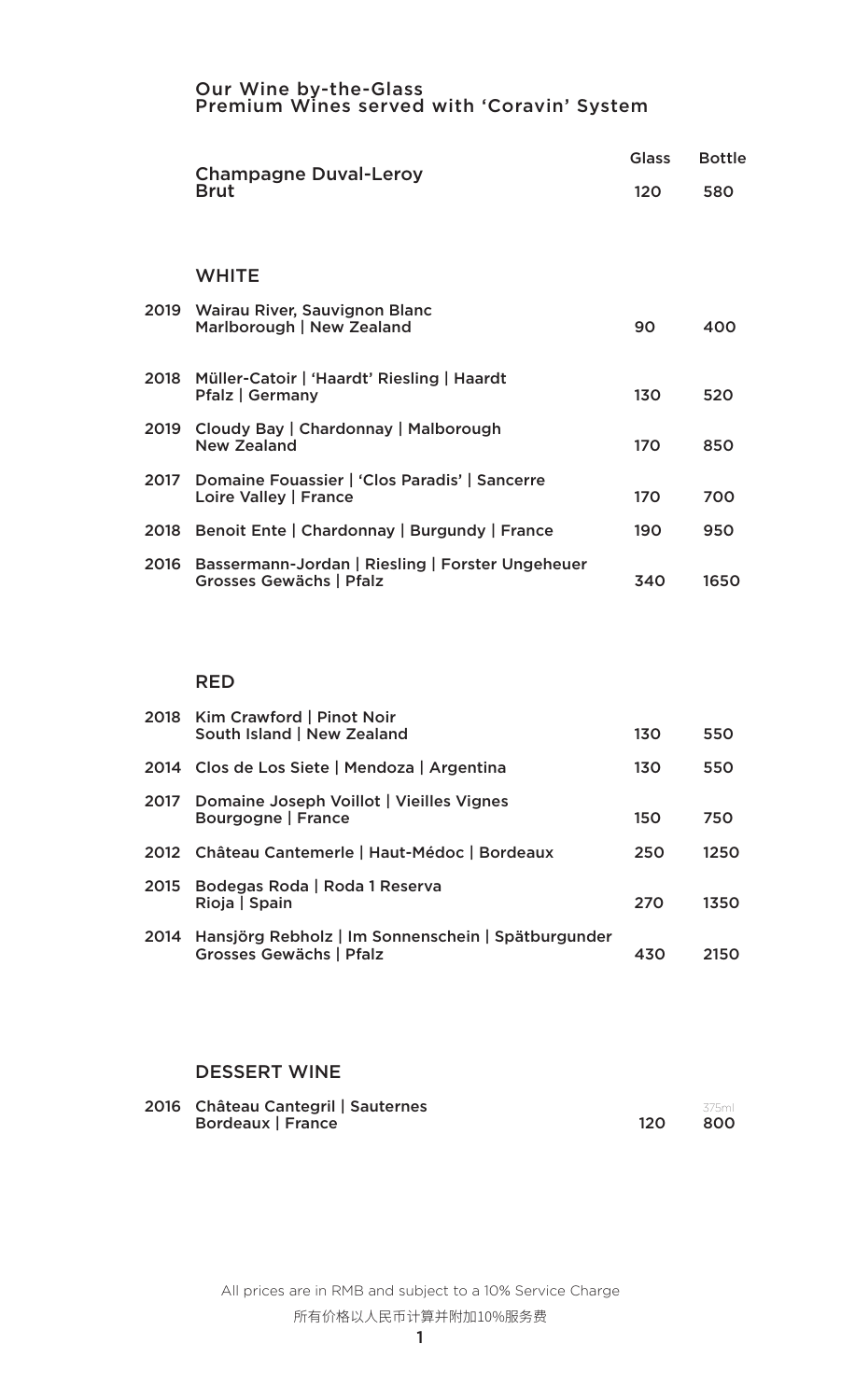# SIGNATURE COCKTAILS

| <b>Pop Pine</b><br>Pine Leaf Gin   Thyme   Jasmine   Cucumber   Lime   Soda                                        | 98 |
|--------------------------------------------------------------------------------------------------------------------|----|
| <b>City of Flower</b><br>Hendricks Midsummer Solstice Gin<br>Guilin San Hua Baijiu   Pomelo   Peach   Lime   Sage  | 98 |
| The Thousand and One Night<br>Sesame Gin   Jiujiang Shuangzheng Baijiu   Lime<br>Osmanthus   Cucumber   Aquafaba   | 98 |
| Ice Tea Wake You Up<br>Coconut Mezcal   Kaluha   Fernet Vallet<br>Coconut Cold Brew Coffee   Coke zero             | 98 |
| Boy with a Pipe<br>Streaky Bacon Rum   Umeshu   Cold brew Luohanguo Tea<br>Lemon   Cranberry   Okinawa Black Sugar | 98 |
| <b>Oriental Fashioned</b><br>Preserved Plum Whiskey   Barley Tea Vodka<br>Walnut   Okinawa Black Sugar             | 98 |
| <b>SIGNATURE MOCKTAILS</b>                                                                                         |    |
| <b>LN Garden</b><br>Apple   Passion Fruit   Cucumber   Basil   Ginger Beer                                         | 78 |
| 3 Buttons<br>Coconut Cold Brew Coffee                                                                              |    |

Coconut Cold Brew Coffee Plum Juice | Lemon | Okinawa Black Sugar 78

> All prices are in RMB and subject to a 10% Service Charge 所有价格以人民币计算并附加10%服务费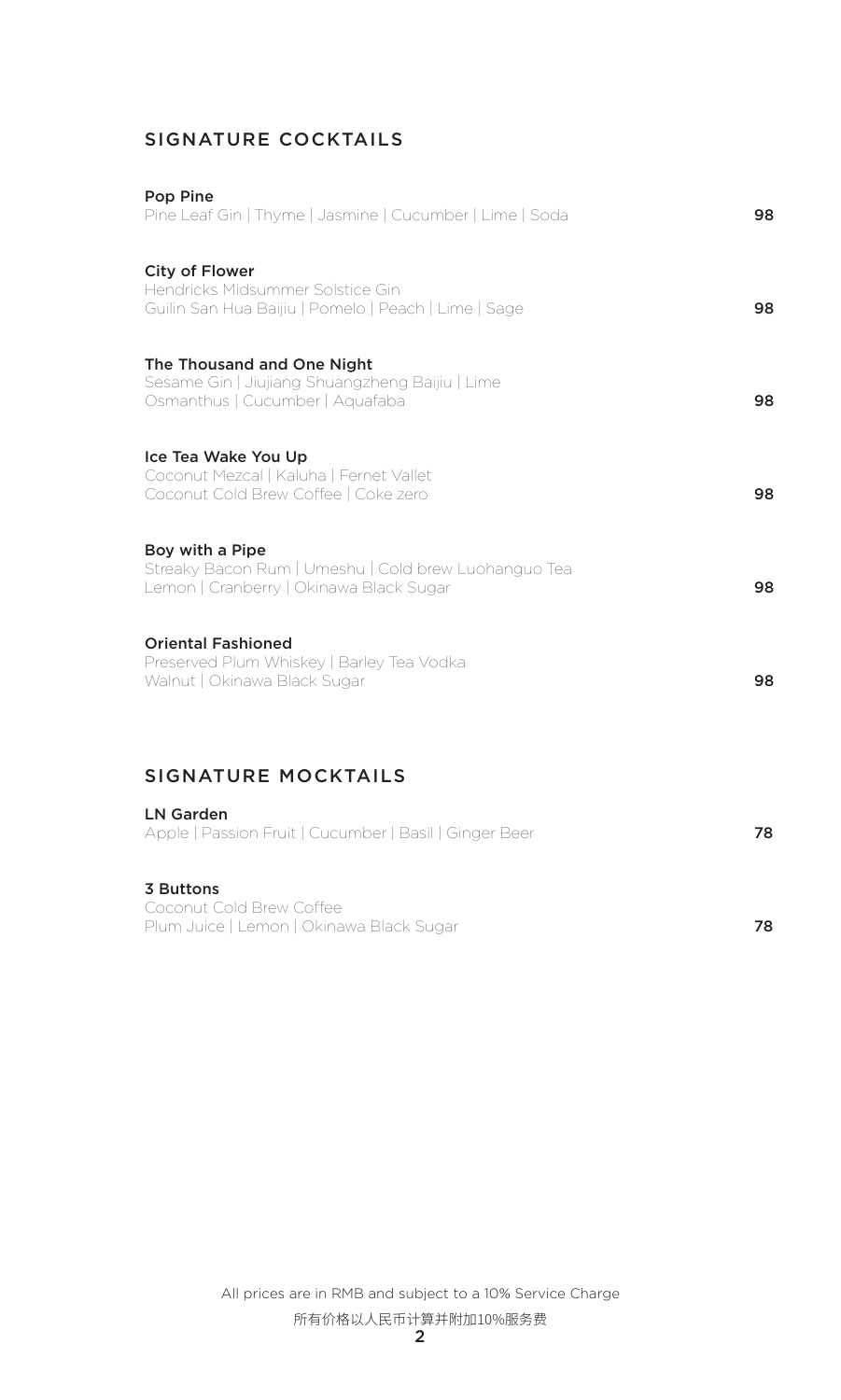CHAMPAGNE DUVAL-LEROY

**MAISON FAMILIALE ET INDÉPENDANTE** 



| Code | Vintage   |                                                                             | $o_{EPIIS}$ 1557 | <b>Bottle</b> |
|------|-----------|-----------------------------------------------------------------------------|------------------|---------------|
| 001  | <b>NV</b> | Duval-Leroy   Brut                                                          |                  | 580           |
| 002  | <b>NV</b> | Cuvée sur-Mesure 'Stefan Stiller'   Premier Cru   Extra Brut                |                  | 1,150         |
| 003  | <b>NV</b> | Fleur de Champagne   Premier Cru                                            |                  | 880           |
| 004  | <b>NV</b> | Prestige   Premier Cru   Extra Brut                                         |                  | 1,250         |
| 005  | <b>NV</b> | Blanc de Blancs   Grand Cru   Brut                                          |                  | 1,350         |
| 006  |           | 2006 Blanc de Blancs   Grand Cru   Brut                                     |                  | 1,350         |
| 011  |           | 2007 Petit Meslier   Extra Brut                                             |                  | 1,850         |
| 008  |           | 2006 Clos des Bouveries   Blanc de Blancs   Extra Brut                      |                  | 1,950         |
| 010  |           | 2005 Cumières   Blanc de Noirs   Premier Cru   Brut                         |                  | 1,950         |
| 007  | <b>NV</b> | Femme de Champagne   Brut Grand Cru                                         |                  | 1,950         |
| 009  |           | 2007 Bouzy   Blanc de Noirs   Grand Cru   Extra Brut                        |                  | 2,250         |
| 013  |           | 2007 Femme de Champagne   Rosé de Saignée   Brut                            |                  | 2,950         |
| 012  |           | 1996 Femme de Champagne   Grand Cru   Brut                                  |                  | 6,250         |
|      |           | <b>CHAMPAGNE PRESTIGE CUVÉE</b>                                             |                  |               |
| 020  |           | 2013 Larmandier-Bernier   Terre de Vertus   Premier Cru                     |                  | 1,850         |
| 023  |           | 2008 Taittinger   Comtes de Champagne   Grand Cru<br><b>Blanc de Blancs</b> |                  | 2,850         |
| 021  | <b>NV</b> | Egly-Ouriet   V.P.   Grand Cru   Extra Brut                                 |                  | 2,450         |
| 030  | 2012      | Bollinger   La Grande Année   Brut                                          |                  | 3,200         |
| 032  | <b>NV</b> | Krug   '167ème Édition'   Grande Cuvée   Brut                               |                  | 3,550         |
| 025  |           | 2008 Billecart Salmon   'Cuvée Elisabeth Salmon'   Brut   Rosé              |                  | 3,850         |
| 026  |           | 2010 Dom Pérignon   Brut                                                    |                  | 3,850         |
| 029  |           | 2000 Dom Pérignon   Plénitude 2   Brut                                      |                  | 5,450         |
| 031  |           | 2002 Dom Pérignon   Plénitude 2   Brut                                      |                  | 5,450         |
| 022  | <b>NV</b> | Egly-Ouriet   Blanc de Noirs   Vieilles Vignes<br>Grand Cru   Brut          |                  | 4,200         |
| 028  |           | 2007 Billecart-Salmon   'Cuvée Nicolas Francois'   Brut                     |                  | 4,300         |
| 024  |           | 2012 Pol Roger   'Sir Winston Churchill '  Brut                             |                  | 5,500         |
| 027  |           | 2007 Salon   Blanc de Blancs   Le Mesnil   Brut                             |                  | 6,250         |
| 033  | <b>NV</b> | Larmandier-Bernier   Premier Cru   Rosé de Saignée   Extra Brut             |                  | 1,850         |
|      |           |                                                                             |                  |               |

All prices are in RMB and subject to a 10% Service Charge

所有价格以人民币计算并附加10%服务费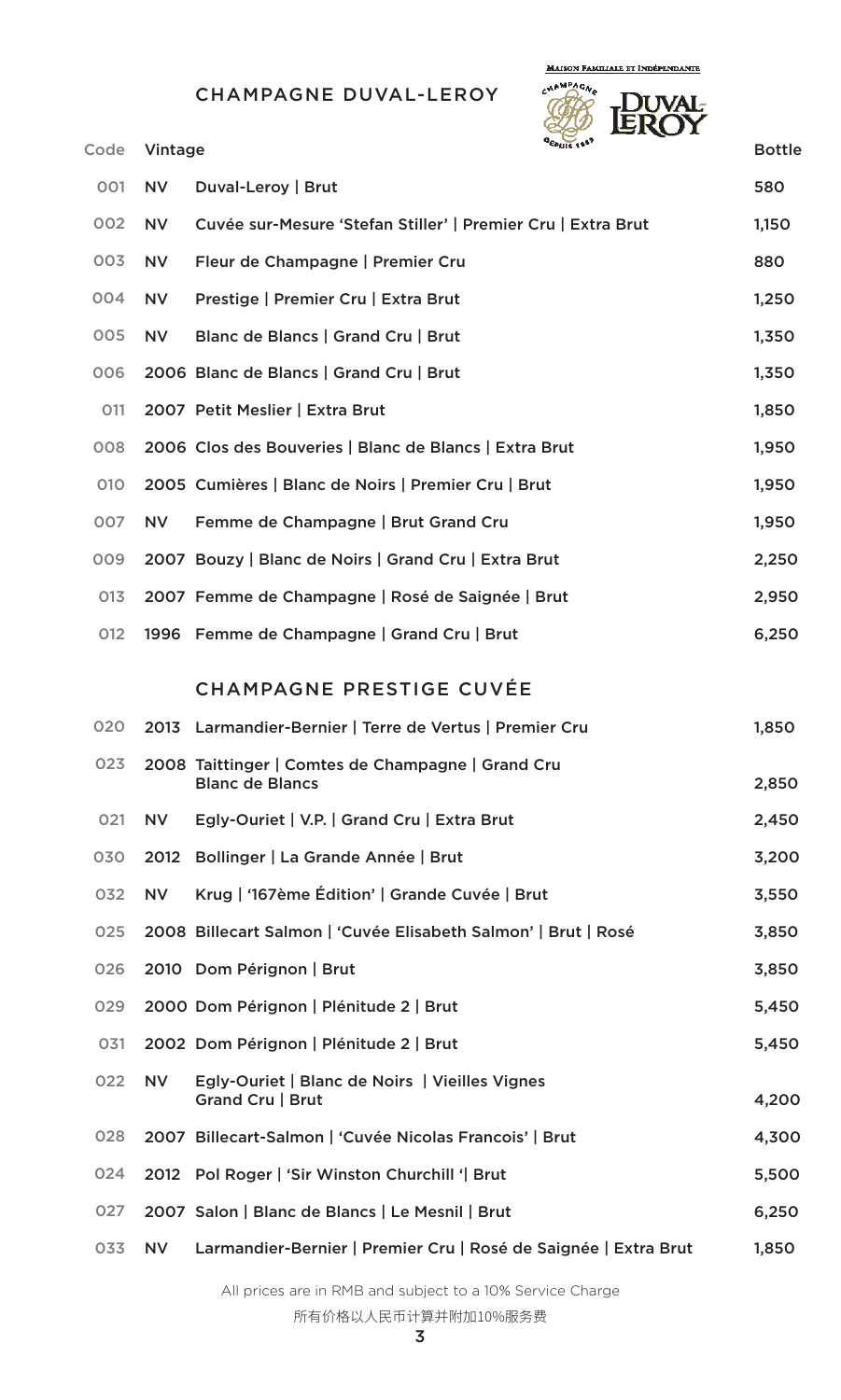### GERMAN WINES

### WHITE WINE

## RIESLIING GERMANY

| Code | Vintage |                                                                         |       |
|------|---------|-------------------------------------------------------------------------|-------|
| 101  |         | 2018 Müller-Catoir   Haardt   Pfalz                                     | 520   |
| 103  | 2017    | Bassermann-Jordan   'Ortswein'   Deidesheim   Pfalz                     | 550   |
| 104  | 2017    | Müller-Catoir   Haardt   Pfalz                                          | 650   |
| 105  | 2018    | Müller-Catoir   'Gimmeldingen'   Kabinett<br>Haardt   Pfalz             | 650   |
| 111  |         | 2015 Van Volxem   'Schiefer'   Mosel                                    | 650   |
| 112  |         | 2017 Maximin Grünhaus   'Das Kapital'   Saar                            | 780   |
| 113  | 2018    | Freimuth   'Unterer Bischofsberg'   Grosses Gewächs<br>Rheingau         | 850   |
| 100  |         | 2018 Egon Müller   'Scharzhof'   Mosel                                  | 980   |
| 114  |         | 2018 Van Volxem   'Altenberg'   Alte Reben   Mosel                      | 1,250 |
| 106  | 2017    | Bassermann-Jordan   'Forster Ungeheuer'<br>Grosses Gewächs   Pfalz      | 1,650 |
| 107  | 2017    | Bassermann-Jordan   'Forster Jesuitengarten'<br>Grosses Gewächs   Pfalz | 1,650 |
| 115  | 1989    | Bassermann-Jordan   'Leinhohle'   Spätlese   Pfalz                      | 3,880 |
| 116  |         | 2020 Egon Müller   'Scharzhofberger'   Kabinett                         | 2,850 |
| 117  | 2017    | Egon Müller   'Scharzhofberger'   Auslese   Mosel<br>375ml              | 5,450 |
| 118  |         | 2014 Egon Müller   'Scharzhofberger'   Auslese   Mosel                  | 8,450 |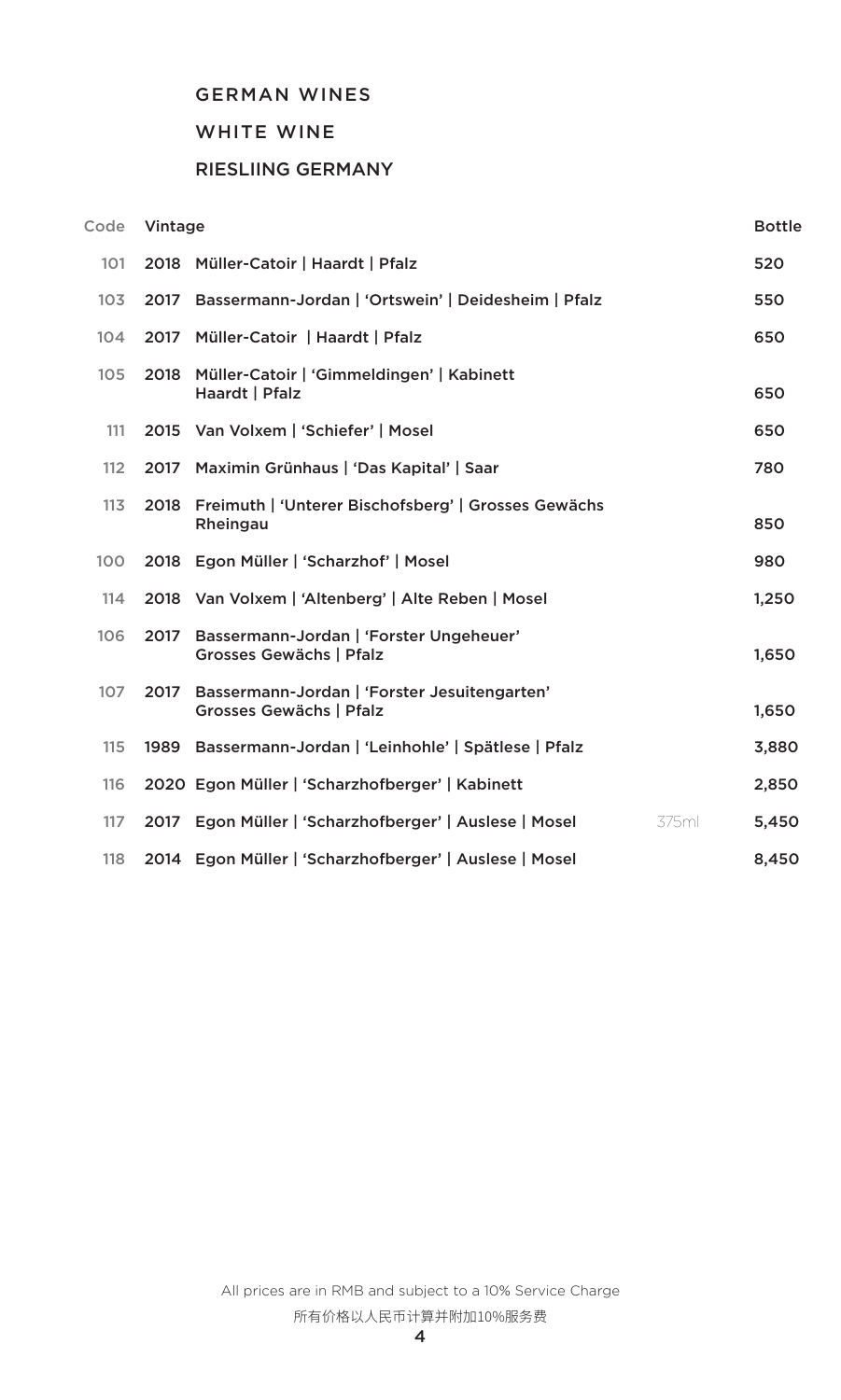### GERMAN WINES

# OTHER GRAPE GERMANY

| Code |      | Vintage                                                                              |       |  |
|------|------|--------------------------------------------------------------------------------------|-------|--|
| 120  |      | 2017 Maximin Grünhaus   Pinot Blanc   Saar                                           | 850   |  |
| 121  |      | 2016 Aldinger   'Ovum'   Sauvignon Blanc   Württemberg                               | 1,780 |  |
|      |      |                                                                                      |       |  |
|      |      | <b>RED WINE</b>                                                                      |       |  |
|      |      | SPÄTBURGUNDER - PINOT NOIR - GERMANY                                                 |       |  |
| 300  |      | 2017 Meyer-Näkel   'Grauwacke'   Ahr                                                 | 720   |  |
| 301  |      | 2016 Freimuth   'Rüdesheimer Magdalenenkreuz'   Erste Lage<br>Rheingau               | 850   |  |
| 302  |      | 2017 Meyer-Näkel   'Sonnenberg'   Grosses Gewächs<br>Ahr                             | 2,150 |  |
| 303  |      | 2014 Hansjörg Rebholz   'Im Sonnenschein'   Spätburgunder<br>Grosses Gewächs   Pfalz | 2,150 |  |
| 304  | 2015 | August Kesseler   'Cuvée Max'   Assmannshausen<br>Rheingau                           | 2,450 |  |
| 305  |      | 2014 Jean Stodden   'Recher Herrenberg'   Grosses Gewächs<br>Ahr                     | 3,250 |  |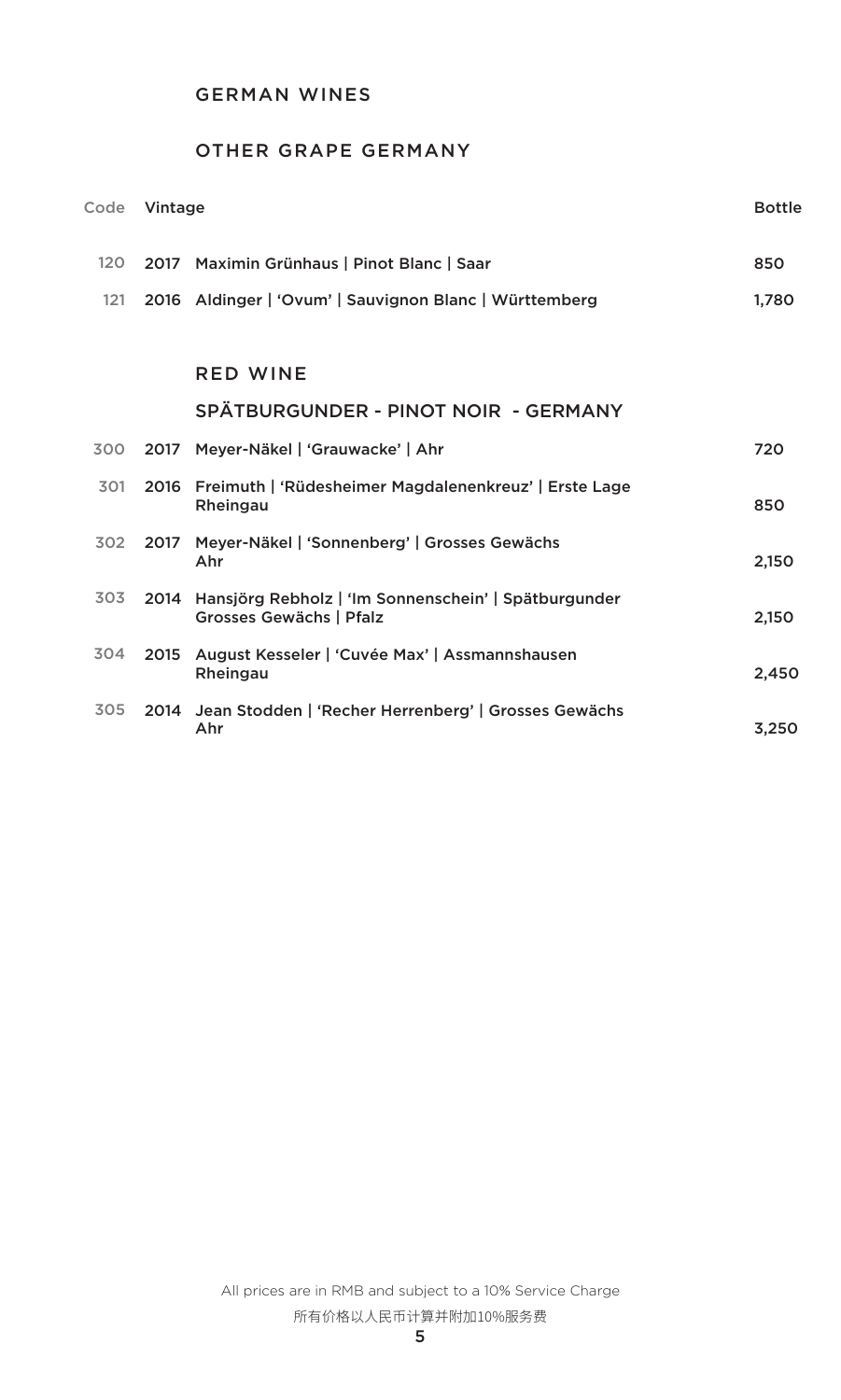### WHITE WINE

### CHARDONNAY - BURGUNDY FRANCE

| Code       | Vintage |                                                                                  |        | <b>Bottle</b> |
|------------|---------|----------------------------------------------------------------------------------|--------|---------------|
| 133        |         | 2016 Roux Père & Fils   'Montmains'   Chablis Premier Cru                        |        | 750           |
| 137        |         | 2018 Benoit Ente                                                                 |        | 950           |
| 155        |         | 2017 J.A. Ferret   Pouilly-Fuissé   'Les Clos'                                   |        | 1,250         |
| 156        | 2018    | Rémi Jobard   Meursault   'Sous la Velle'                                        |        | 1,350         |
| 139        | 2018    | Roux Père & Fils   Puligny-Montrachet   'Les Enseignères'                        |        | 1,450         |
| <b>150</b> |         | 2018 Dugat-Py                                                                    |        | 1,450         |
| 142        |         | 2018 Leflaive   Macon-Verze   Mâconnais                                          |        | 1,450         |
| 157        |         | 2018 Francois Mikulski   Meursault                                               |        | 1,650         |
| 144        |         | 2016 Francois Carillon   Chassagne-Montrachet   Premier Cru                      |        | 2,150         |
| 147        |         | 2018 Bruno Colin   Chassagne-Montrachet   'Morgeot'   Premier Cru                |        | 2,200         |
| 148        |         | 2018 Benoit Ente   Puligny-Montrachet                                            |        | 2,250         |
| 145        | 2018    | Dubreuil-Fontaine   Corton-Charlemagne   Grand Cru<br><b>Pernand-Vergelesses</b> |        | 2,350         |
| 149        |         | 2018 Bernard-Bonin   Mersault   Vielles Vignes   'Initiales B.B.'                |        | 2,450         |
| 146        |         | 2017 Comtes Lafon   Meursault                                                    |        | 4,250         |
| 154        | 2015    | Roux-Duval   'Abbaye de Morgeot'   Premier Cru<br><b>Chassagne-Montrachet</b>    | 1500ml | 10,550        |
| 158        | 2018    | Bachelet-Monnot   Chassagne-Montrachet                                           |        | 1,450         |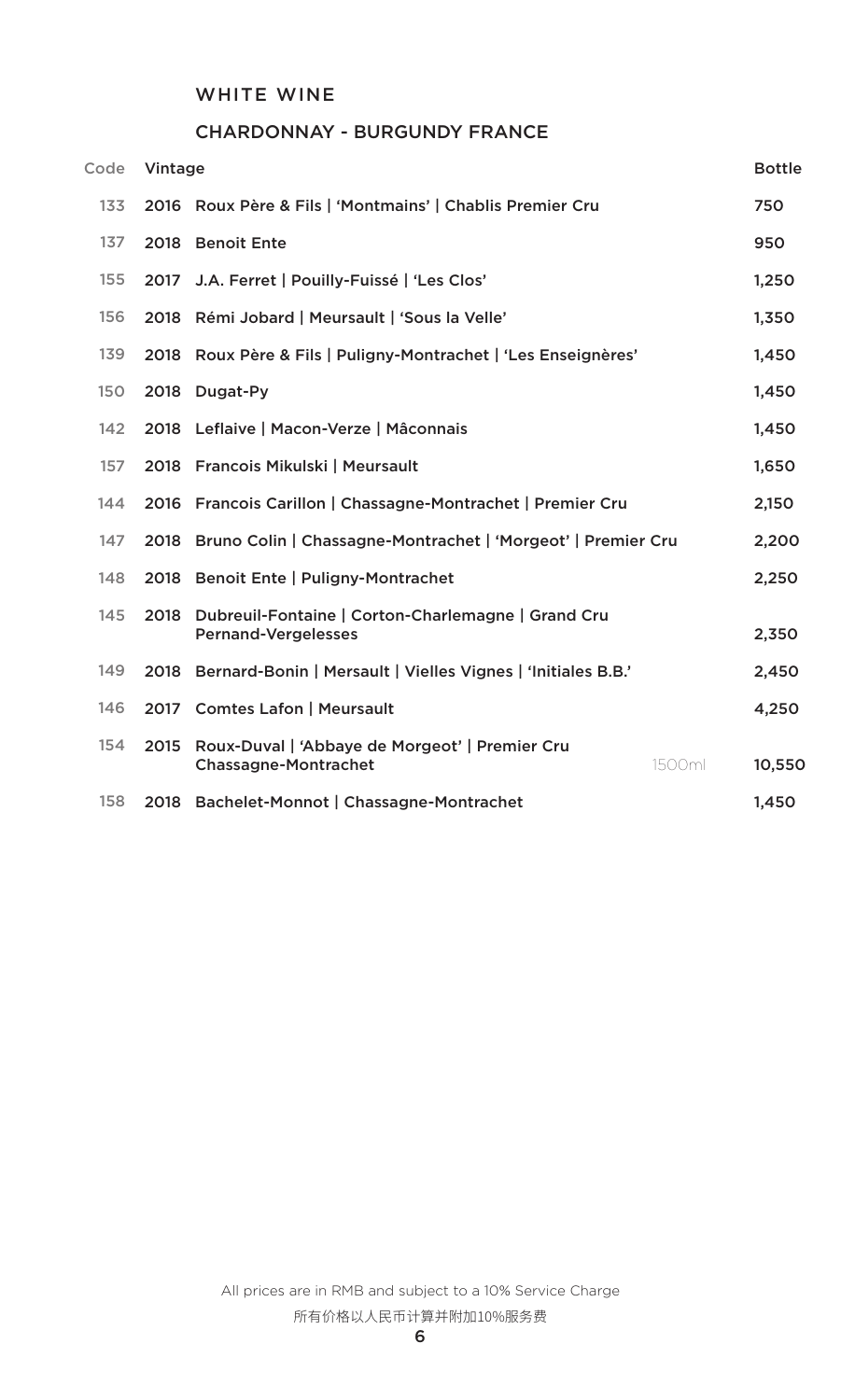### WHITE WINE

# CHARDONNAY - OTHERS

| Code | Vintage |                                                                                         | <b>Bottle</b> |
|------|---------|-----------------------------------------------------------------------------------------|---------------|
| 131  |         | 2018 Skyline of Gobi   Reserve   Xin Jiang   China                                      | 450           |
| 132  |         | 2017 La Crema   Monterey   USA                                                          | 750           |
| 134  |         | 2019 Cloudy Bay   Malborough   New Zealand                                              | 850           |
| 136  |         | 2017 Stag's Leap   Karia   Napa Valley   USA                                            | 950           |
| 135  |         | 2019 Babylonstoren   Parrl   South Africa                                               | 950           |
| 140  |         | 2016 Dry River   Martinborough   New Zealand                                            | 1,150         |
| 138  |         | 2015 Au Bon Climat   Nuits-Blanches au Bouge   Santa Maria Valley   USA                 | 1,350         |
| 141  |         | 2018 Serene   Evenstad Reserve   Dundee Hills   Oregon   USA                            | 1,450         |
| 143  |         | 2019 Anjelo Gaja   Rossj Bass   Piemonte   Italy                                        | 1,650         |
|      |         | <b>SAUVIGNON BLANC</b>                                                                  |               |
| 201  | 2019    | Craggy Range   'Te Muna'<br>Martinborough   New Zealand                                 | 520           |
| 202  | 2017    | Domaine Fouassier   'Clos Paradis'   Sancerre<br>Loire Valley   France                  | 700           |
| 203  |         | 2016 Freemark Abbey   Napa Valley   USA                                                 | 850           |
|      |         | <b>OTHER WHITE GRAPE VARIETIES</b>                                                      |               |
| 221  |         | 2018 Alois Lageder   Pinot Grigio   Dolomiti<br>Alto Adige   Italy                      | 500           |
| 222  |         | 2018 Jean-René Germanier   Fendant De Vétroz   'Les Terrassess'<br>Valais   Switzerland | 850           |
| 223  |         | 2018 Yann Durieux   'Love and Pif'   Aligoté<br><b>Burgundy   France</b>                | 980           |
| 225  |         | 2018 Benoit Ente   Aligoté   Bourgogne                                                  | 850           |
| 224  |         | 2016 Ornellaia   'Bianco'   Toscana   Italy                                             | 3,850         |
|      |         | <b>ROSE WINE</b>                                                                        |               |
| 281  |         | 2019 AIX Rosé                                                                           |               |

|  | 281 2019 AIX Rosé                  |     |
|--|------------------------------------|-----|
|  | Côteaux d'Aix en Provence   France | 450 |

All prices are in RMB and subject to a 10% Service Charge 所有价格以人民币计算并附加10%服务费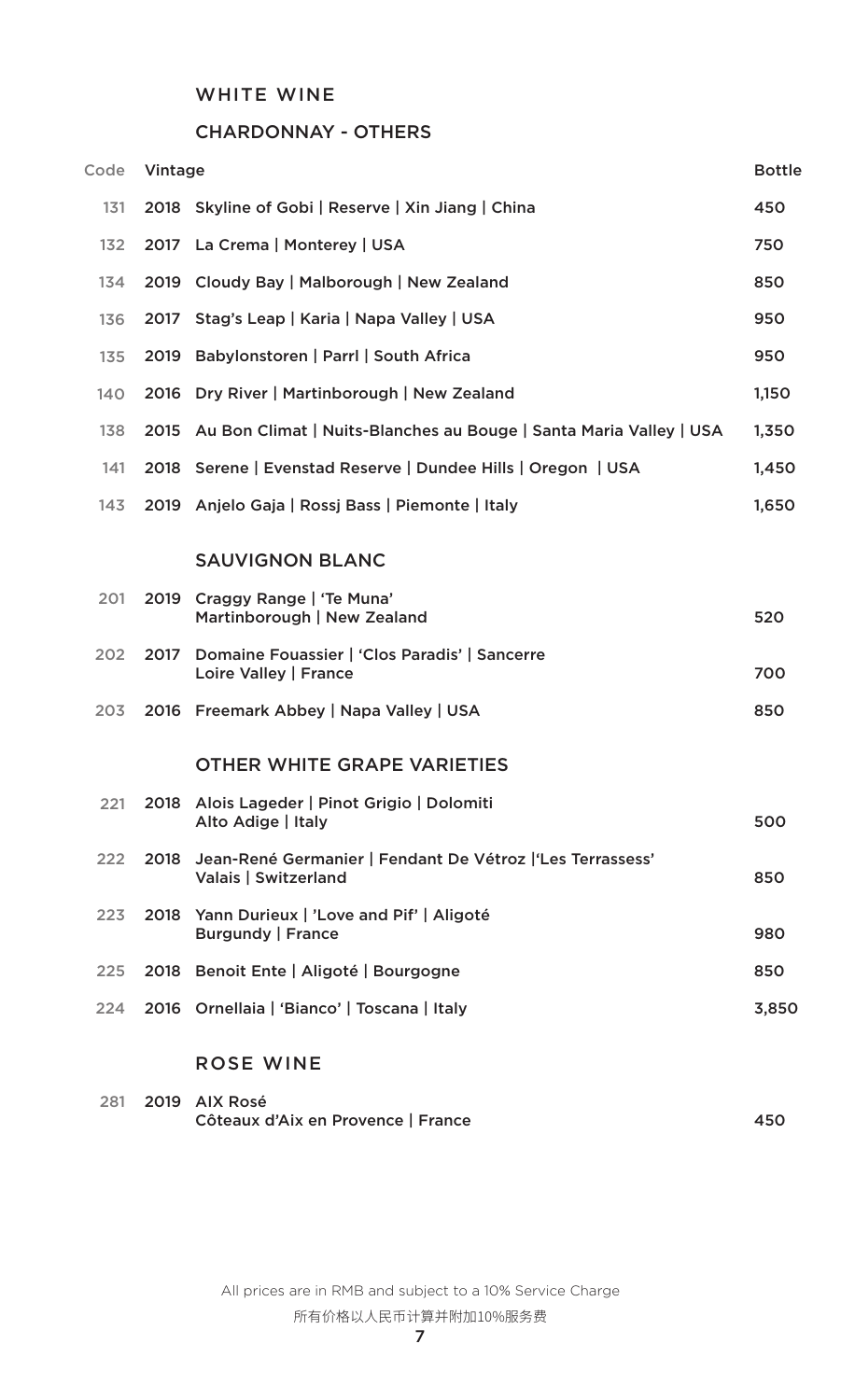## PINOT NOIR - BURGUNDY FRANCE

| Code |      | Vintage                                                                                         |       |  |
|------|------|-------------------------------------------------------------------------------------------------|-------|--|
| 601  |      | 2018 Vincent Girardin   'Cuvee Saint-Vincent                                                    | 520   |  |
| 602  | 2017 | Joseph Voillot   'Vieilles Vignes'                                                              | 750   |  |
| 603  | 2017 | Lignier-Michelot   Morey-Saint-Denis   'Vieilles Vignes'                                        | 1,250 |  |
| 604  |      | 2016 Robert Chevillon   Nuits-Saint-Georges   'Vieilles Vignes'                                 | 1,550 |  |
| 605  | 2013 | Joseph Voillot   Volnay   'Carelle sous la Chapelle'   Premier Cru                              | 1,850 |  |
| 606  | 2017 | Roux Père & Fils   'Les Charmes'   Chambolle-Musigny   Premier Cru                              | 1,850 |  |
| 607  |      | 2018 Yann Durieux   'Les Ponts'                                                                 | 1,850 |  |
| 608  | 2017 | Joseph Voillot   Pommard   'Les Epenots'   Premier Cru                                          | 2,150 |  |
| 609  | 2015 | Jean-Jacques Confuron   Nuits-Saint-Georges<br>'Les Chaboeufs'   Premier Cru                    | 3,250 |  |
| 610  | 2017 | Dugat-Py   Gevrey-Chambertin   'Vieilles Vignes'                                                | 3,250 |  |
| 611  | 2017 | Robert Groffier   'Les Hauts Doixer'   Premier Cru<br><b>Chambolle Musigny</b>                  | 4,250 |  |
| 619  |      | 2018 Geantet-Pansiot   Gevrey-Chambertin   'Vieilles Vignes'                                    | 1,850 |  |
| 620  |      | 2014 Claud Dugat   Gevrey-Chambertin                                                            | 2,200 |  |
| 612  | 2017 | Lignier-Michelot   Morey-Saint-Denis   'Clos de la Roche'   Grand Cru                           | 4,550 |  |
| 613  |      | 2017 Jean Grivot   'Clos de Vougeot'   Grand Cru                                                | 4,550 |  |
| 614  |      | 2017 Arnaud Ente   Volnay   'Les Santenots du Milieu'   Premier Cru                             | 4,850 |  |
| 615  |      | 2014 Philippe Pacalet   Échézeaux   Grand Cru<br>Vosne-Romanée                                  | 5,680 |  |
| 616  | 2018 | Jean-Marie Fourrier   Gevrey-Chambertin   Premier Cru<br>Vieilles Vignes   'Clos Saint-Jacques' | 6,550 |  |
| 617  |      | 2018 Robert Groffier   Bonnes-Mares   Grand Cru<br><b>Chambolle Musigny</b>                     | 7,550 |  |
| 618  |      | 2012 Joseph Drouhin   'Amoureuses'   Chambolle-Musigny   Premier Cru                            | 9,850 |  |

All prices are in RMB and subject to a 10% Service Charge 所有价格以人民币计算并附加10%服务费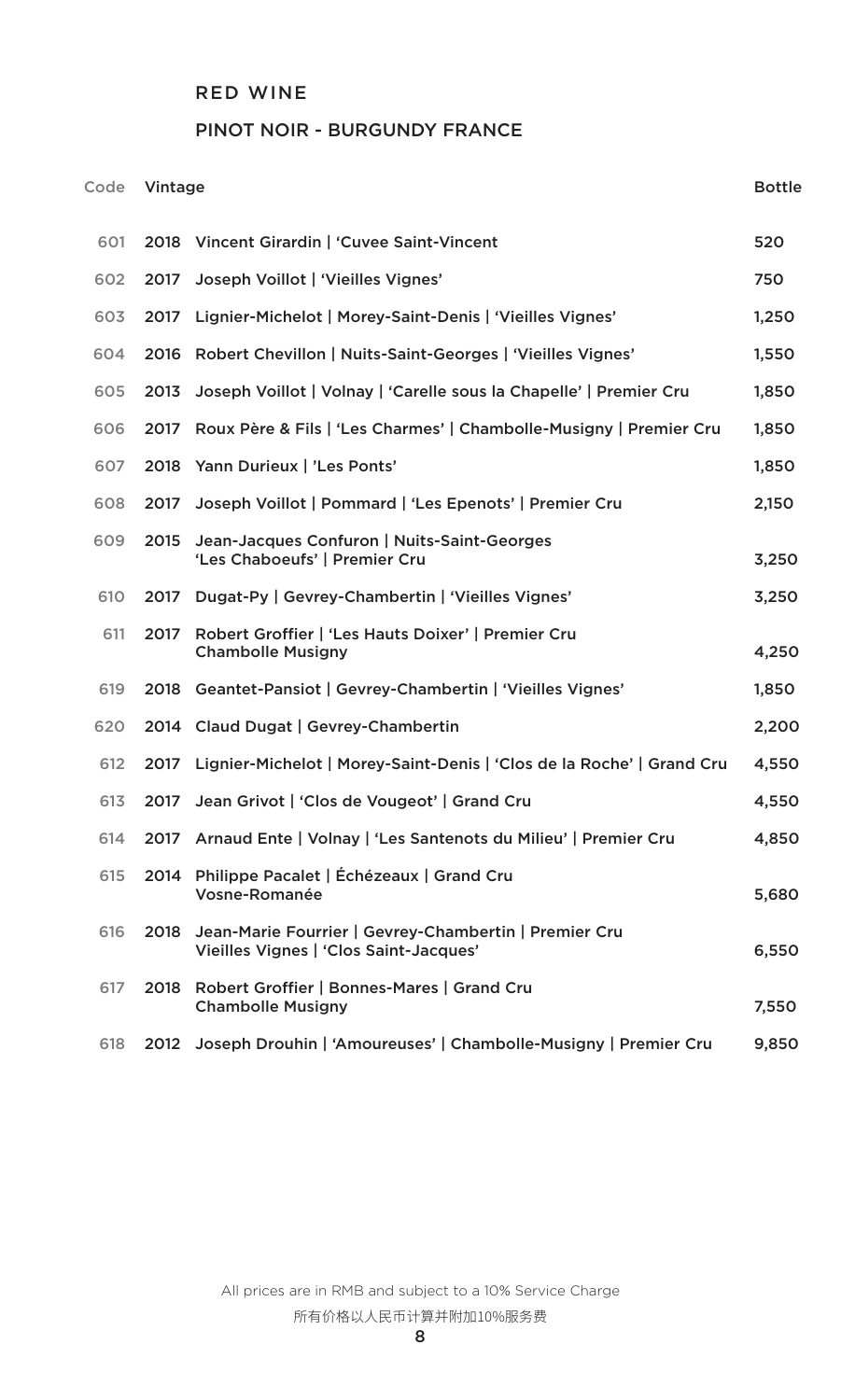## BORDEAUX SELECTION

| Code |      | Vintage                                                                                 |       |  |
|------|------|-----------------------------------------------------------------------------------------|-------|--|
| 502  |      | 2012 Château Baret   Pessac- Léognan                                                    | 780   |  |
| 503  |      | 2012 Château Cantemerle   Haut-Médoc                                                    | 1,250 |  |
| 504  |      | 2003 Château Potensac   Médoc                                                           | 1,350 |  |
| 505  |      | 2014 Château du Domaine de L'Eglise   Pomerol                                           | 1,450 |  |
| 506  | 2011 | Château Batailley   Pauillac                                                            | 1,650 |  |
| 508  |      | 2014 Domaine de Chevalier   Pessac-Léognan                                              | 1,850 |  |
| 509  | 2011 | Alter Ego de Château Palmer   Margaux                                                   | 2,450 |  |
| 510  |      | 2010 Château Branaire-Ducru   Saint Julien                                              | 2,850 |  |
| 511  |      | 2010 Château Rauzan-Ségla   Margaux                                                     | 3,850 |  |
| 512  |      | 2005 Château Lynch-Bages   Pauillac                                                     | 3,850 |  |
| 513  |      | 2013 Les Forts de Latour   Pauillac                                                     | 4,550 |  |
| 514  |      | 2012 Château Léoville-Las Cases   Saint-Julien                                          | 4,850 |  |
|      |      | <b>FRANCE</b>                                                                           |       |  |
| 401  | 2017 | M. Chapoutier Domaine de Bila-Haut   'Occultum Lapidem'<br>Côtes du Roussillon Villages | 850   |  |
| 402  | 2013 | Château de Beaucastel   Chateauneuf-du-Pape<br><b>Rhone Valley</b>                      | 2,450 |  |
| 403  | 2017 | Grange des Pères   Languedoc                                                            | 3,250 |  |
| 404  |      | 2006 Paul Jaboulet Aîne   'La Chapelle'   Hermitage                                     | 3,550 |  |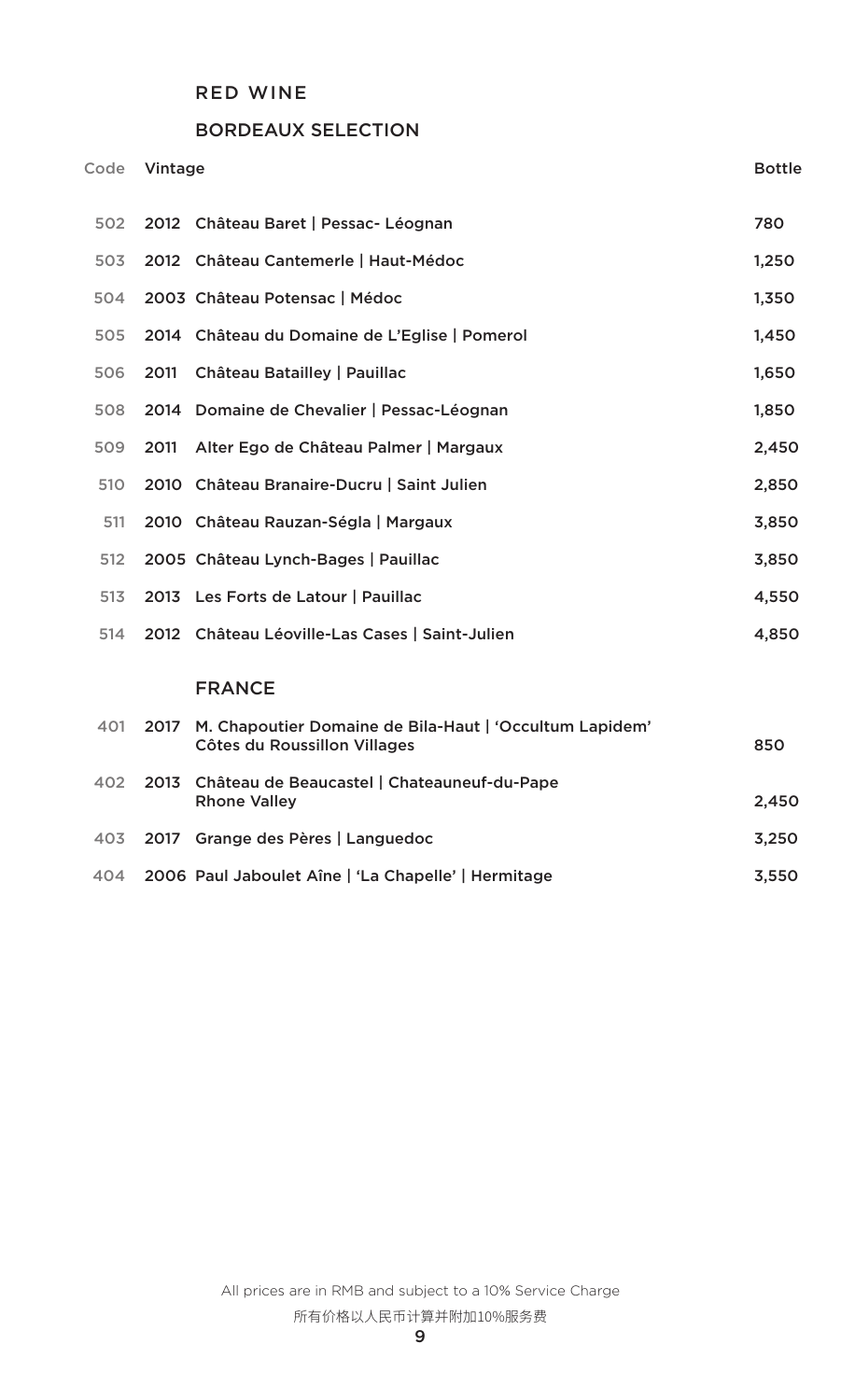### OLD WORLD (EUROPE)

| Code | Vintage |                                                              | <b>Bottle</b> |
|------|---------|--------------------------------------------------------------|---------------|
|      |         | <b>ITALY</b>                                                 |               |
| 341  |         | 2013 Ornellaia   'Le Serre Nuove' dell' Ornellaia   Bolgheri | 1,150         |
| 342  |         | 2018 Angelo Gaja   Sito Moresco   Piemonte                   | 1,250         |
| 343  | 2016    | Tommasi   Amarone della Valpolicella Classico                | 1,350         |
| 344  |         | 2016 Vietti   Castiglione   Barolo   Piemonte                | 1,550         |
| 345  |         | 2014 Pelissero   Vanotu   Barbaresco   Piemonte              | 1,750         |
| 346  |         | 2010 Pio Cesare   'Il Bricco' Barbaresco'   Piemonte         | 2,450         |
| 347  | 2013    | Marchese Antinori   Tignanello   Tuscany                     | 2,850         |
| 348  | 2013    | Biondi Santi   'Annata'   Brunello di Montalcino   Tuscany   | 2,850         |
| 349  |         | 2014 Ornellaia   Bolgheri                                    | 3,850         |
| 350  |         | 2017 Bruno Giacosa   Barbaresco 'Asili'   Piemonte           | 3,950         |
| 351  |         | 2014 Bruno Giacosa   Barolo 'Falletto'   Piemonte            | 6,850         |
|      |         | <b>SPAIN</b>                                                 |               |
| 381  |         | 2013 Luis Cañas   Gran Reserva   Rioja                       | 750           |
| 382  |         | 2014 Vega Sicilia   Pintia   Toro                            | 1,250         |
| 383  |         | 2016 Emilio Moro   'Malleolus'   Ribera Del Duero            | 1,350         |
| 384  | 2015    | Bodegas Roda   Roda 1 Reserva   Rioja                        | 1,350         |
| 385  |         | 2008 Vega-Sicilia   'Valbuena 5'   Ribera del Duero          | 3,450         |

2009 Vega Sicilia | 'Unico' | Grand Reserva | Ribera del Duero 5,580 386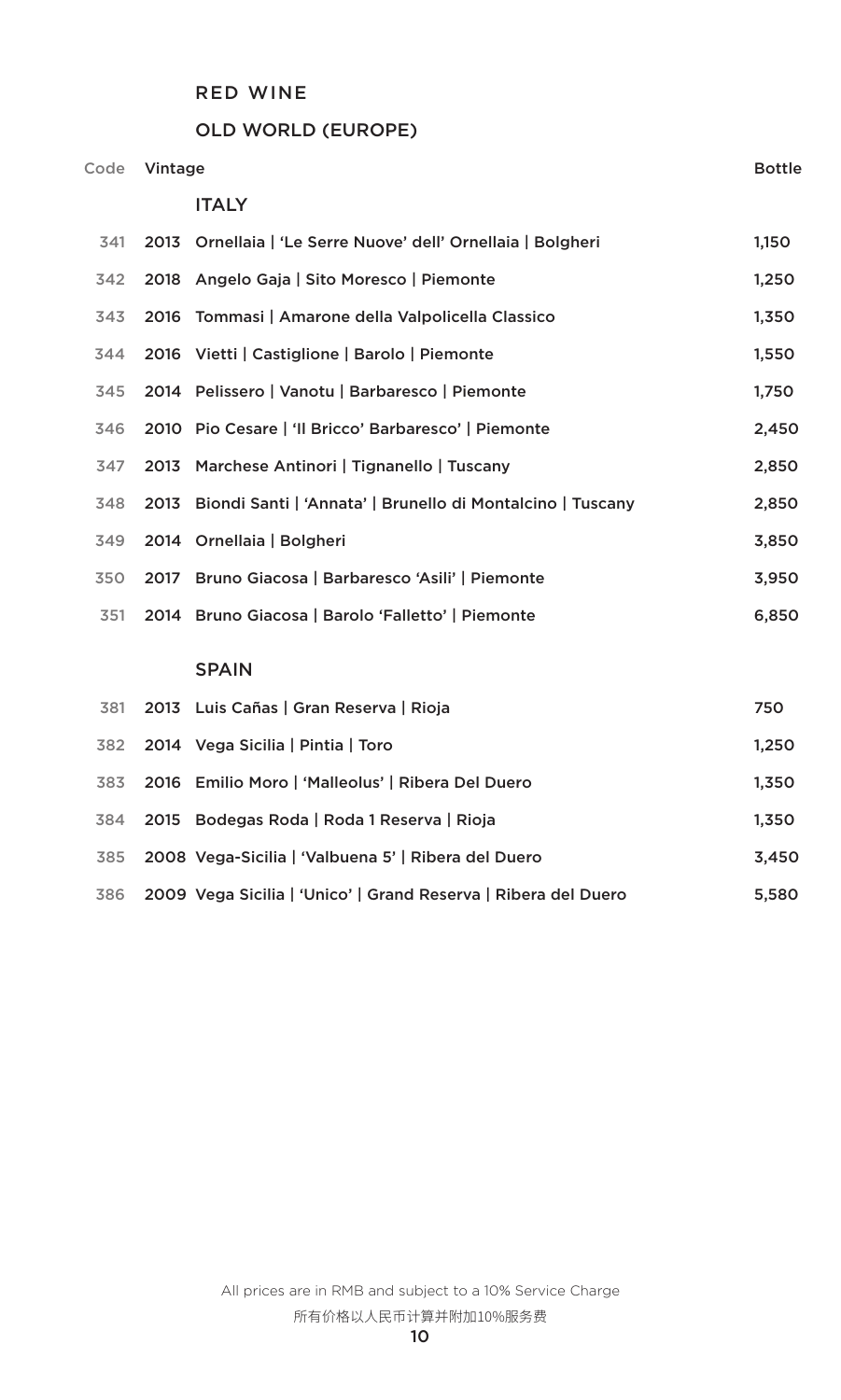### NEW WORLD

| Code | Vintage |                                                                                       |        | <b>Bottle</b> |
|------|---------|---------------------------------------------------------------------------------------|--------|---------------|
| 421  |         | 2014 Clos de Los Siete   Mendoza   Argentina                                          |        | 550           |
| 422  |         | 2018 Kim Crawford   Pinot Noir   New Zealand                                          |        | 550           |
| 423  | 2017    | Dominio Del Plata   'Susana Balbo'   Malbec   Mendoza   Argentina                     |        | 760           |
| 424  |         | 2016 St. Francis   'Old Vines' Zinfandel   Sonoma County   USA                        |        | 850           |
| 425  |         | 2016 Craggy Range   'Te Muna Road'   Pinot Noir<br>Martinborough   New Zealand        |        | 850           |
| 426  |         | 2013 Voyager Estate   Cabbernet Sauvignon Merlot<br>Margaret River   Australia        |        | 950           |
| 427  |         | 2016 La Crema   Russian River Valley   Pinot Noir   USA                               |        | 1,350         |
| 428  |         | 2018 Stag's Leap   Artemis   Napa Valley   USA                                        |        | 1,650         |
| 429  |         | 2016 Cakebread Cellars   Merlot   Napa Valley   USA                                   |        | 1,650         |
| 430  |         | 2018 Pyramid Valley Vineyard   'Earth Smoke'   Pinot Noir<br>Canterbury   New Zealand |        | 1,780         |
| 431  |         | 2014 Freemark Abbey   Cabernet Sauvignon   Napa Valley   USA                          |        | 1,850         |
| 432  | 2017    | Twomey   Russian River   Pinot Noir<br>Sonoma   USA                                   |        | 1,950         |
| 433  | 2011    | Sena   Aconcagua Valley   Chile                                                       |        | 3,250         |
| 434  | 2017    | Bass Phillip   'Premium'   Pinot Noir   Gippsland   Australia                         |        | 3,380         |
| 435  |         | 2014 John Duval   'Eligo'   Shiraz   Barossa Valley<br>Australia                      | 1500ml | 3,250         |
| 436  |         | 2010 Almaviva   Maipo Valley   Chile                                                  |        | 3,850         |
| 437  |         | 2016 Ao Yun   Yunnan   China                                                          |        | 4,450         |
| 438  |         | 2017 Au Bon Climat   Isabelle   Pinot Noir<br>Santa Barbara County   California   USA |        | 1,650         |
| 439  |         | 2014 Opus One   Oakville   Napa Valley   USA                                          |        | 7,550         |
|      |         | SWEET   DESSERT WINE                                                                  |        |               |
| 251  |         | 2016 Château Cantegril   Sauternes<br><b>Bordeaux   France</b>                        | 500ml  | 800           |
| 252  | 2017    | Alois Kracher   'Cuvée Beerenauslese'<br><b>Burgenland   Austria</b>                  | 375ml  | 780           |
| 253  |         | 2009 Château d'Yquem   Sauternes   Bordeaux   France                                  | 375ml  | 4150          |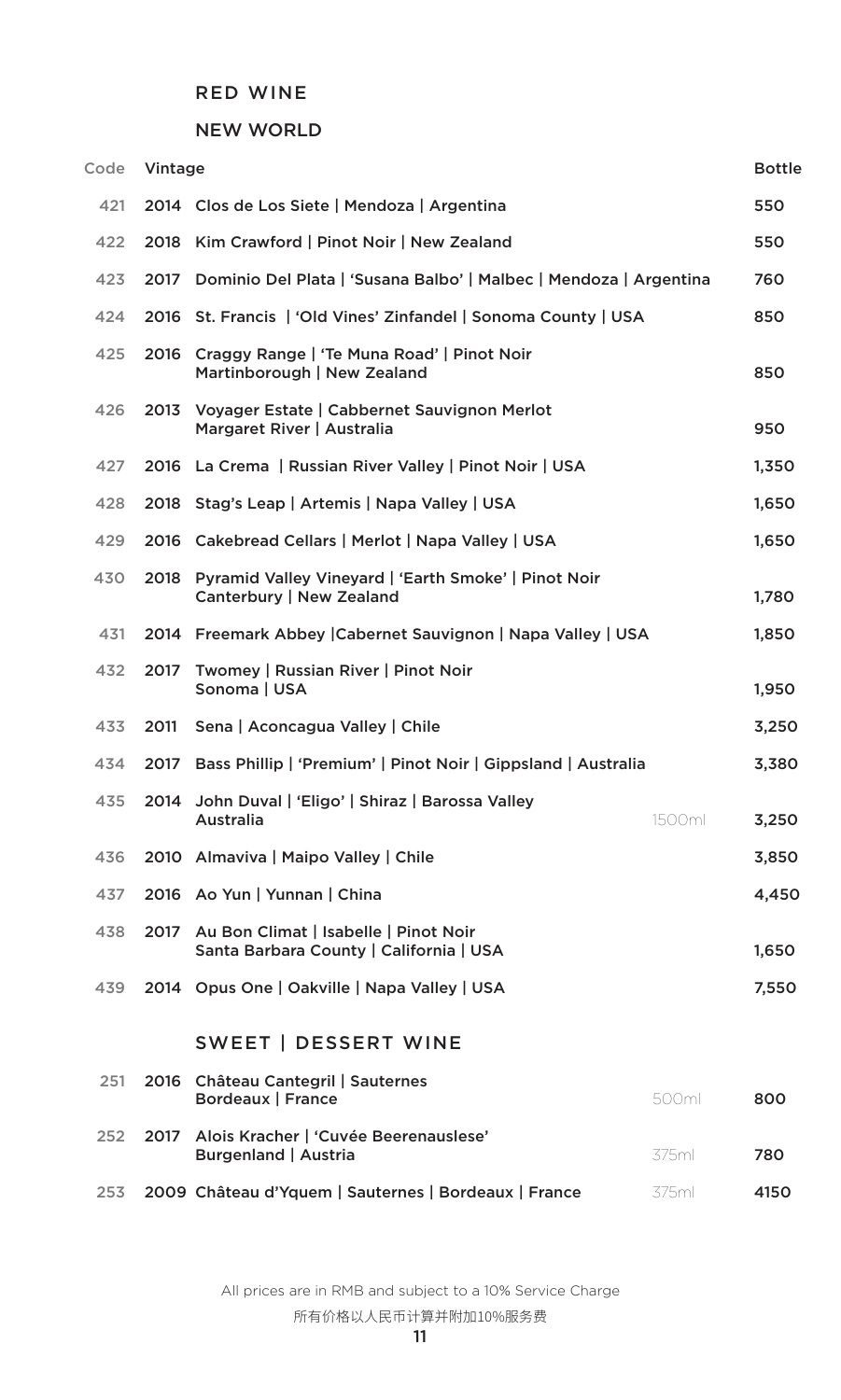## GIN

|                                         | <b>Glass</b><br>45ml | <b>Bottle</b> |
|-----------------------------------------|----------------------|---------------|
| <b>ENGLAND</b><br><b>Widges Gin</b>     | 78                   | 680           |
| <b>Beefeater</b>                        | 68                   | 480           |
| <b>Bombay Sapphire</b>                  | 68                   | 480           |
| <b>Tanqueray</b>                        | 68                   | 480           |
| <b>Tanqueray No. 10</b>                 | 88                   | 880           |
| Sipsmith                                | 88                   | 880           |
| <b>London No.1</b>                      | 88                   | 880           |
| <b>Bontanist</b><br>Hayman's            | 88<br>88             | 880<br>880    |
| Pickering's                             | 98                   | 980           |
| <b>EUROPE</b>                           |                      |               |
| <b>Hendrick Gin</b>                     | 88                   | 880           |
| <b>Hendricks Midsummer Solstice</b>     | 98                   | 980           |
| Le Tribute                              | 108                  | 1,080         |
| <b>Rives</b>                            | 78                   | 780           |
| Monkey 47<br><b>G'vine Nouaison</b>     | 108<br>88            | 780<br>880    |
| <b>G'Vine Floraison</b>                 | 88                   | 880           |
| <b>Bols Genever</b>                     | 88                   | 780           |
| <b>AUSTRALIA</b>                        |                      |               |
| <b>Four Pillars Rare Dry</b>            | 98                   | 980           |
| <b>Four Pillars Spiced Negroni</b>      | 98                   | 980           |
| <b>Four Pillars Bloody Shiraz</b>       | 108                  | 1,080         |
| <b>ASIA</b>                             |                      |               |
| <b>Peddlers Gin</b>                     | 88                   | 880           |
| <b>Peddlers Barrel Aged Gin</b>         | 98                   | 980           |
| <b>Crimson Jasmine</b>                  | 88                   | 880           |
| <b>Crimson Rose</b><br>Roku             | 88<br>118            | 880<br>1,380  |
| Ki No Bi                                | 108                  | 1,180         |
|                                         |                      |               |
| <b>VODKA</b>                            |                      |               |
| <b>FRANCE</b>                           |                      |               |
| <b>Tried &amp; True</b>                 | 78                   | 680           |
| <b>Grey Goose</b>                       | 88                   | 880           |
| <b>HOLLAND</b>                          |                      |               |
| <b>Ketel One</b>                        | 78                   | 680           |
| <b>SWEDEN</b>                           |                      |               |
| <b>Absolut Vodka</b>                    | 68                   | 480           |
| <b>POLAND</b><br><b>Belvedere Vodka</b> | 88                   | 880           |
|                                         |                      |               |
| <b>RUSSIA</b><br>Beluga Vodka           | 88                   | 780           |
|                                         |                      |               |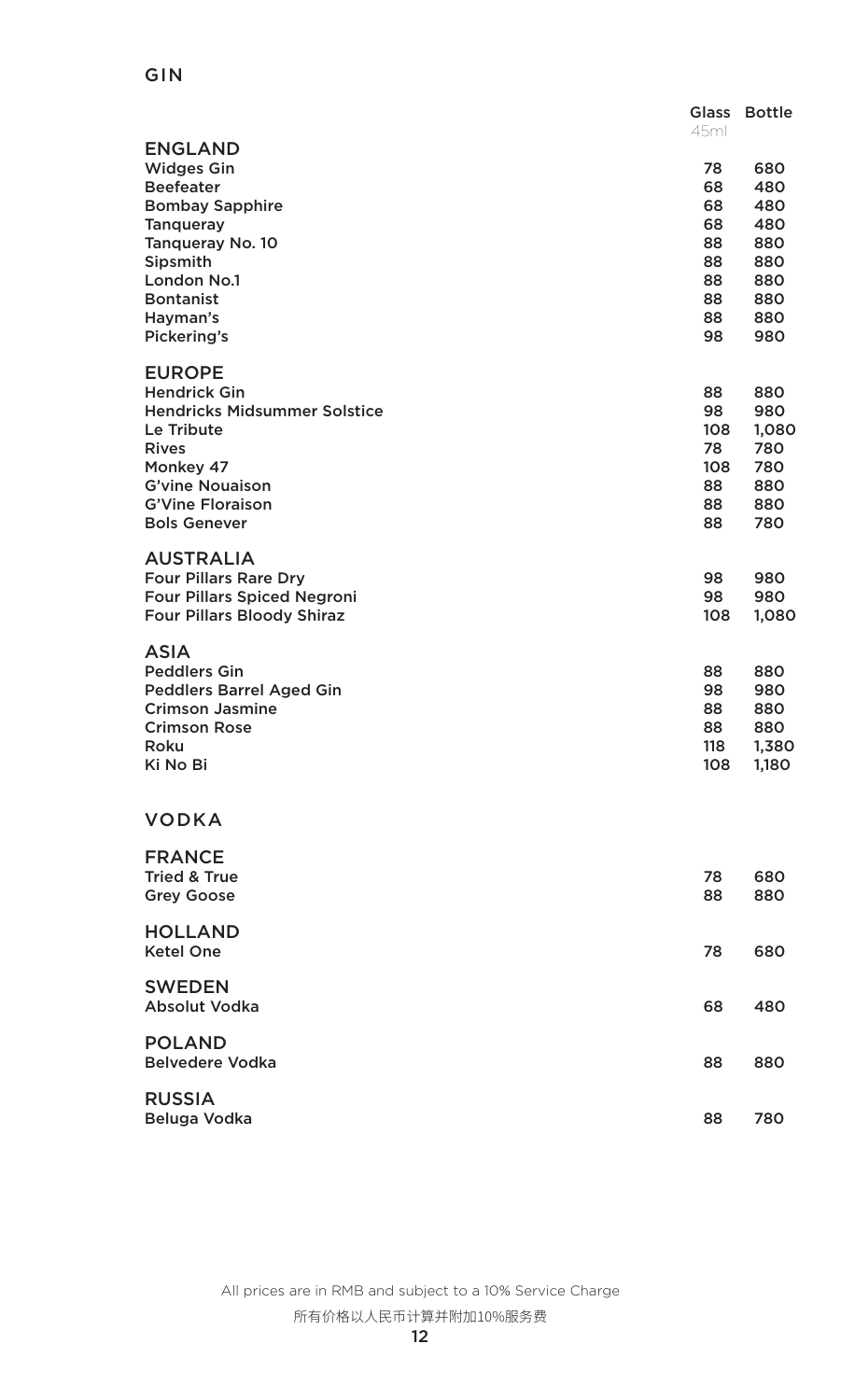## **WHISKEY**

|                                       | <b>Glass</b> | <b>Bottle</b> |
|---------------------------------------|--------------|---------------|
|                                       | 45ml         |               |
| <b>JAPANESE</b>                       |              |               |
| Hibiki 12                             | 528          | 7,800         |
| Hibiki 21                             |              | 11,800        |
| Yamazaki 12                           | 368          | 3,880         |
| Yamazaki 18                           |              | 9,800         |
| Hakushu 12                            | 368          | 3,880         |
| Hakushu 18                            |              | 9,800         |
| Kurayoshi 18                          | 118          | 1,880         |
|                                       |              |               |
|                                       |              |               |
| <b>SINGLE MALT</b>                    |              |               |
| <b>Auchentoshan 12</b>                | 98           | 1,080         |
| <b>Glenmorange 10</b>                 | 88           | 780           |
| <b>Glenlivet 12</b>                   | 88           | 880           |
| <b>Glenlivet 18</b>                   |              | 2,180         |
| <b>Glenfiddich 12</b>                 | 78           | 780           |
| <b>Glenfiddich 15</b>                 | 88           | 880           |
| <b>Glenfiddich 18</b>                 | 98           | 1,080         |
| <b>Balvenie 12</b>                    | 98           | 1,080         |
| <b>Balvenie 14</b>                    | 108          | 1,380         |
| <b>Macallan 12</b>                    | 98           | 1,080         |
| <b>Macallan 18</b>                    | 368          | 4,580         |
| Oban 14                               | 88           | 880           |
| Laphroaig 10                          | 88           | 880           |
| Laphroaig 18                          |              | 5,880         |
| <b>Bowmore 15</b>                     | 108          | 1,280         |
| <b>Bowmore 18</b>                     |              | 2,680         |
| <b>Talisker 10</b>                    | 88           | 880           |
| <b>Talisker 18</b>                    |              | 2,680         |
| <b>Kavalan Ex-Bourbon</b>             | 128          | 1,980         |
| Michel Couvreur Over aged Malt Whisky | 198          | 2,680         |
|                                       |              |               |

## BLENDED

| <b>Ballantines 12</b>         | 78  | 780    |
|-------------------------------|-----|--------|
| <b>Ballantine's 15</b>        | 88  | 880    |
| <b>Ballantine's 17</b>        | 98  | 1,080  |
| Chivas 18                     | 98  | 1,080  |
| Chivas 25                     |     | 3,180  |
| <b>Chivas Royal Salute 38</b> |     | 10,800 |
| Johnnie Walker Black Label    | 78  | 780    |
| Johnnie Walker Blue Label     | 128 | 1,980  |
| <b>Monkey Shoulder</b>        | 78  | 780    |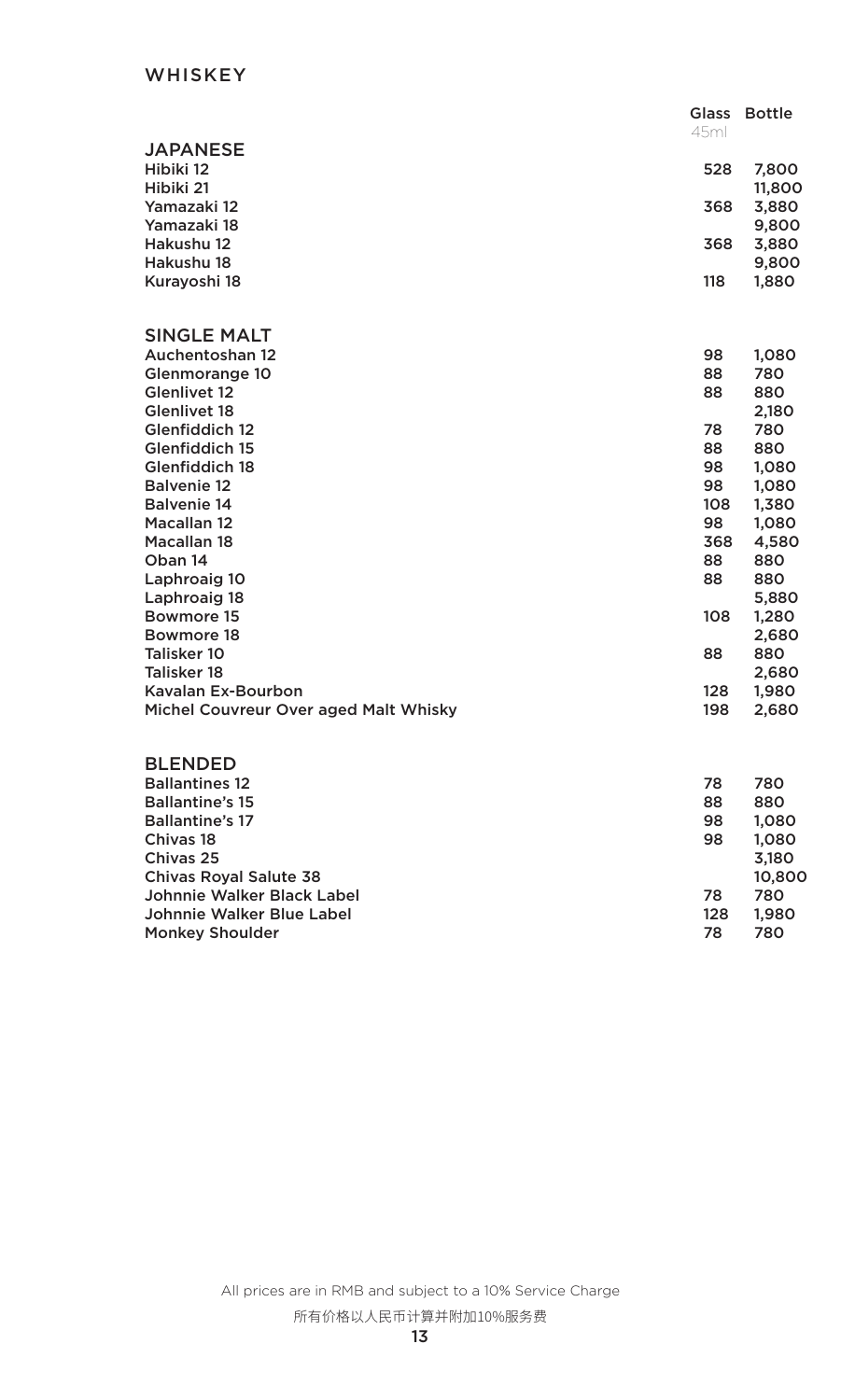## WHISKEY

|     | Glass Bottle |
|-----|--------------|
|     |              |
|     |              |
|     | 1,680        |
| 88  | 880          |
| 88  | 880          |
| 68  | 780          |
| 118 | 1,580        |
| 118 | 1,580        |
| 88  | 880          |
|     |              |
| 78  | 780          |
| 68  | 680          |
|     | 45ml<br>118  |

## RUM

| Havana Club 7Yo                 | 88  | 880   |
|---------------------------------|-----|-------|
| <b>Plantation 3 Star</b>        | 68  | 680   |
| <b>Plantation Original Dark</b> | 68  | 680   |
| <b>Plantation Overproof</b>     | 78  | 780   |
| <b>Plantation Pineapple</b>     | 78  | 780   |
| <b>Plantation XO</b>            | 98  | 1,180 |
| <b>Diplomatico Reserva</b>      | 78  | 780   |
| Zacapa 23 Solera Reserva        | 98  | 1,080 |
| Flor de Cana Gran Reserva 7YO   | 78  | 780   |
| Flor de Cana Centanario 12YO    | 88  | 880   |
| Flor de Cana Centanario 18YO    | 108 | 1,580 |
|                                 |     |       |

## TEQUILA

| Hi Tequila                            | 68 | 680 |
|---------------------------------------|----|-----|
| <b>Corralejo Blanco</b>               | 88 | 880 |
| Jose Cuervo1800 Reposado              | 78 | 780 |
| Don Julio Blanco                      | 78 | 780 |
| Don Julio Reposado                    | 88 | 880 |
| Don Julio Anejo                       | 98 | 980 |
| Alipus San Juan del Rio Blanco Mezcal | 98 | 980 |

## BRANDY & COGNAC

| <b>FRANCE</b>                       |     |        |
|-------------------------------------|-----|--------|
| <b>Remy Martin X.O</b>              | 188 | 3,580  |
| <b>Martell Cordon Blue</b>          | 188 | 3,580  |
| Martell X.O                         | 188 | 3,580  |
| <b>Martell Creation Grand Extra</b> |     | 10,080 |
| <b>Pierre Ferrand 1840 Original</b> | 88  | 880    |
| <b>Pierre Ferrand Reserve 20YO</b>  | 118 | 1,580  |
| <b>Francis Darroze 12YO</b>         | 128 | 1,980  |
| <b>Christian Drouin</b>             | 78  | 780    |
| <b>CHILE</b>                        |     |        |
| <b>Demonnio Pisco</b>               | 78  | 780    |
| <b>AMERICA</b>                      |     |        |
| Lairds Applejack                    | 88  | 880    |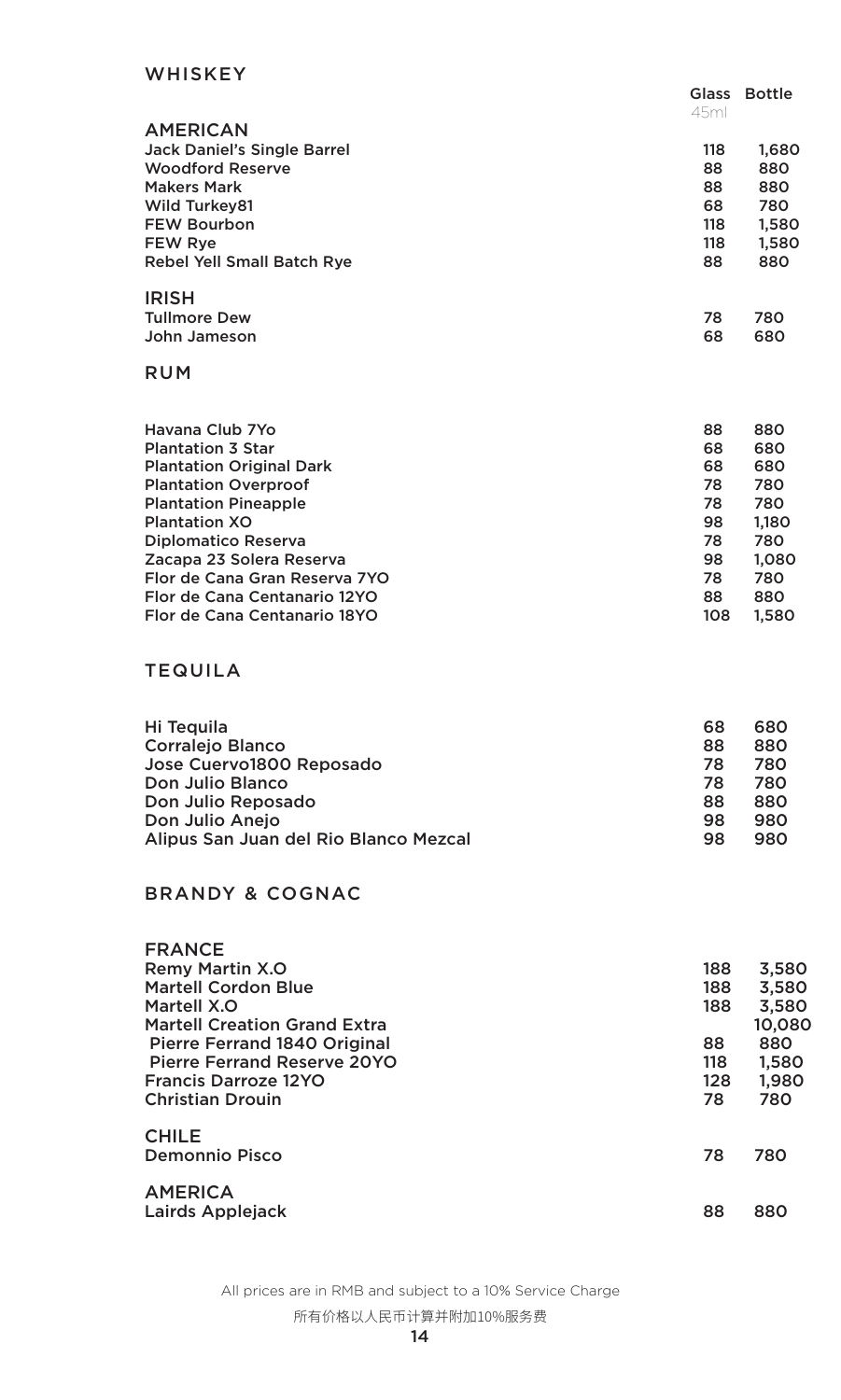# APERITIVO & DIGESTIVO

|                              | <b>Glass</b> |
|------------------------------|--------------|
|                              | 45ml         |
| Campari                      | 68           |
| Aperol                       | 68           |
| <b>Fernet Branca</b>         | 78           |
| <b>Fernet Menta</b>          | 78           |
| Averna                       | 68           |
| Cynar                        | 68           |
| Montenegro                   | 78           |
| Amaro Abano                  | 78           |
| <b>Luxardo Black Sambuca</b> | 68           |
| Luxardo dei Cesari Sambuca   | 68           |
| Amaretto                     | 78           |
| Pernod                       | 68           |
| <b>Suze</b>                  | 78           |
| D.O.M.                       | 68           |
| <b>Chartreuse Green</b>      | 88           |
| <b>Chartreuse Yellow</b>     | 88           |
| <b>Grand Manier</b>          | 68           |
| <b>Jägermeister</b>          | 68           |
| <b>Pimms No.1</b>            | 68           |
| <b>Drambuie</b>              | 68           |
| <b>Fernet Vallet</b>         | 68           |
| <b>Fernet Hunter</b>         | 88           |